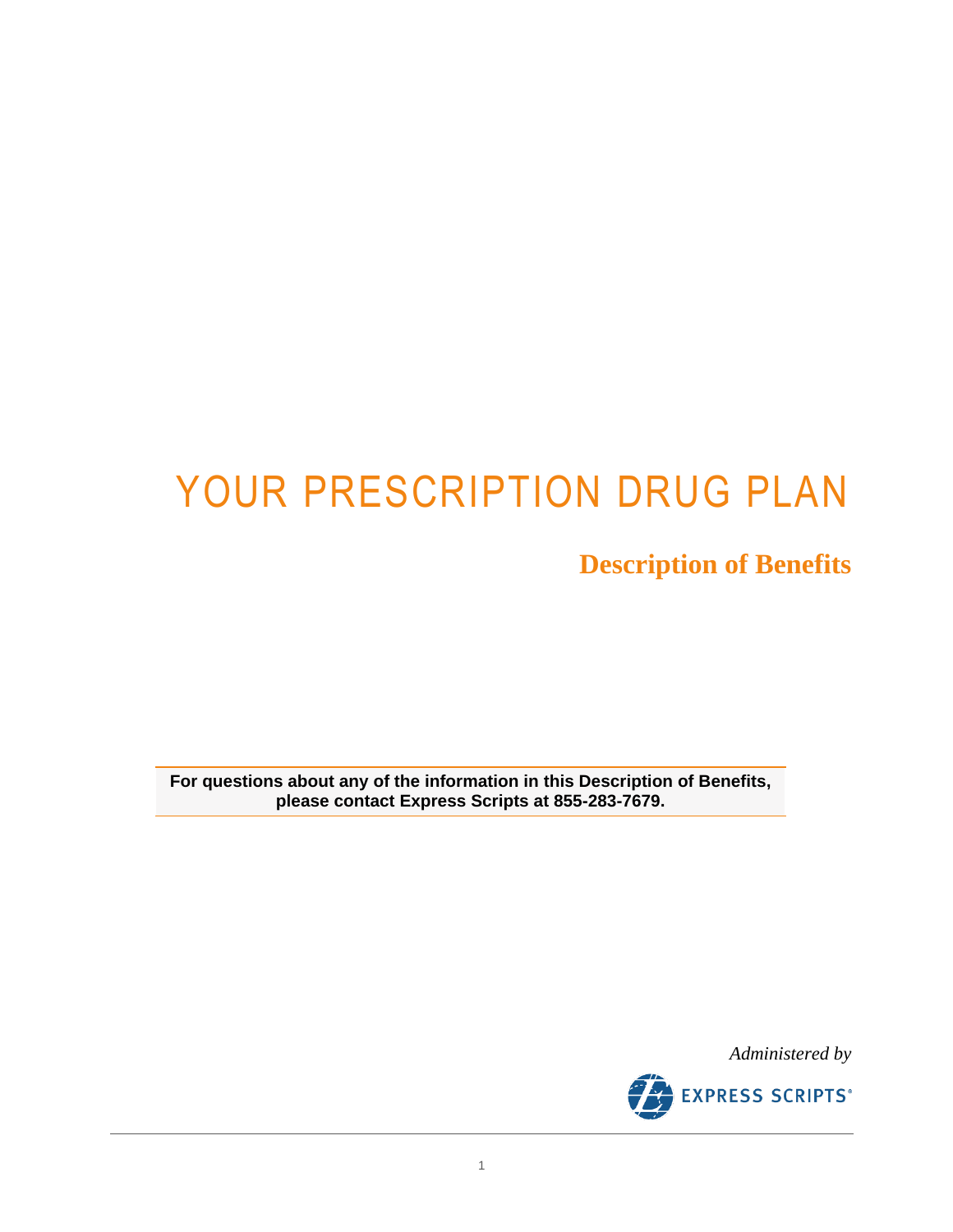# **Prescription Drug Plan**

Express Scripts is the pharmacy benefit manager for your prescription drug benefit plan. The Express Scripts pharmacy network includes major chain pharmacies nationwide, many independent pharmacies, a mail order pharmacy and a specialty drug pharmacy.

If you have any questions about your prescription drug benefits, contact Express Scripts Member Services toll free at 855-283-7679.

## **About Your Plan**

Prescription medications are covered by the plan only if they have been approved by the U.S. Food and Drug Administration (FDA). In addition, with the exception of the over-the-counter versions of preventive drugs, medications are covered only if a prescription is required for their dispensing. Diabetes supplies and insulin are also covered by the plan.

The plan categorizes medications into seven major categories:

#### **Generic Drugs**

Generic versions of brand medications contain the same active ingredients as their brand counterparts, thus offering the same clinical value. The FDA requires generic drugs to be just as strong, pure and stable as brand-name drugs. They must also be of the same quality and manufactured to the same rigorous standards. These requirements help to assure that generic drugs are as safe and effective as brand-name drugs.

#### **Maintenance Drug**

A maintenance drug is a medication taken on a regular basis for chronic conditions such as asthma, diabetes, high blood pressure or high cholesterol.

#### **Non-Preferred Brand-Name Drug**

A non-preferred drug is a medication that usually has an alternative, therapeutically equivalent drug available on the formulary.

#### **Preferred Brand-Name Drug**

A preferred brand-name drug, also known as a formulary drug, is a medication that has been reviewed and approved by a group of physicians and pharmacists, and has been selected by Express Scripts for formulary inclusion based on its proven clinical and cost effectiveness.

#### **Preventive Drugs**

Preventive drugs consist primarily of drugs recommended for coverage by the U.S. Preventive Services Task Force, and as specified by the federal Patient Protection and Affordable Care Act. See "Preventive Drugs" listed below for more information.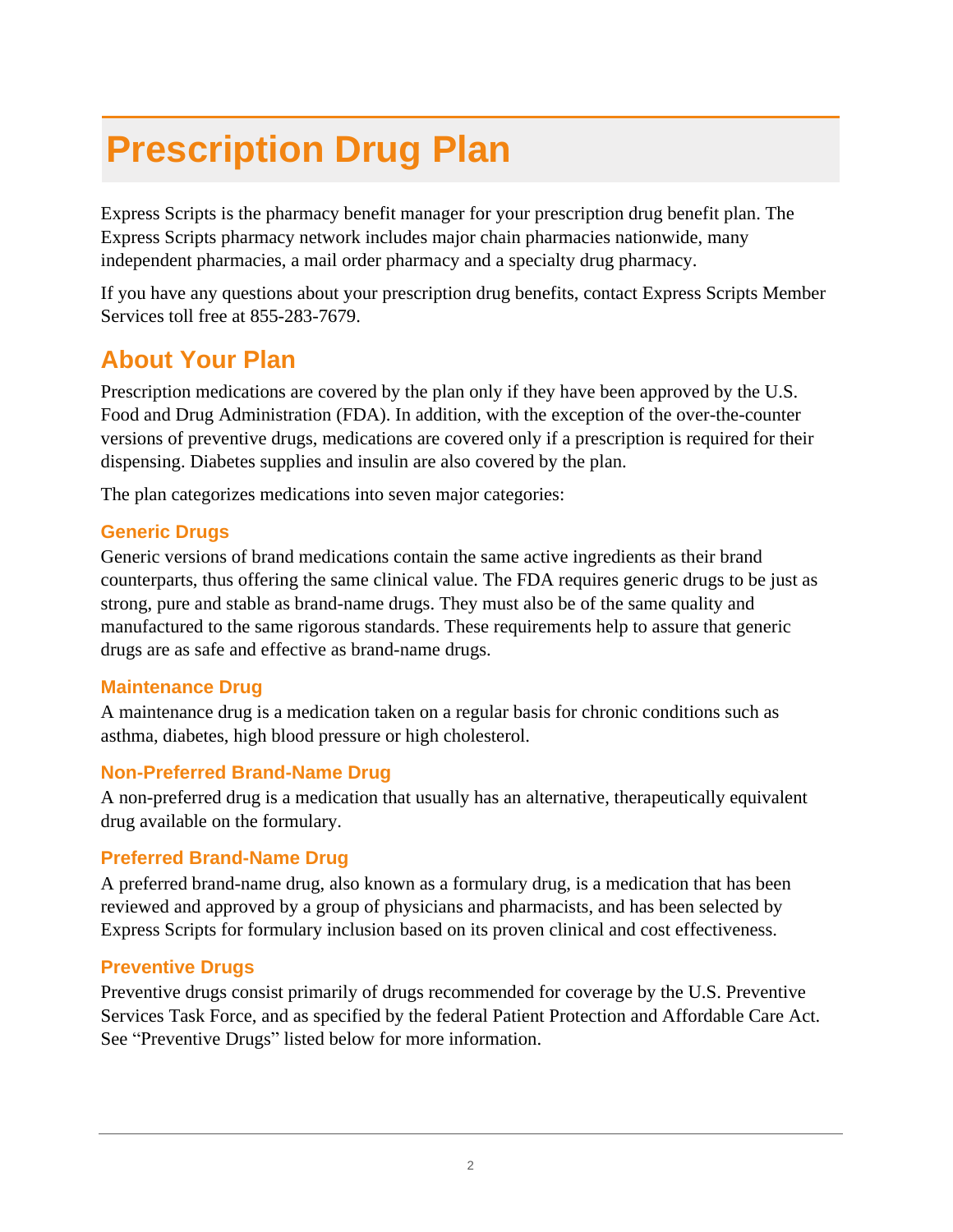#### **Specialty Drugs**

Specialty drugs are usually injectable and non-injectable biotech or biological drugs with one or more of several key characteristics, including:

- ❑ Potential for frequent dosing adjustments and intensive clinical monitoring
- ❑ Need for intensive patient training and compliance for effective treatment
- ❑ Limited or exclusive product distribution
- ❑ Specialized product handling and/or administration requirements

#### **Over-the-Counter (OTC) Drugs**

Over-the-counter drugs are medications that do not require a prescription. Your plan does not provide benefits for OTC drugs, with the exception of preventive drugs (all of which are covered only if dispensed with a written prescription).

## **Copayments and Deductible**

One of the ways your plan maintains coverage of quality, cost-effective medications is a multi-tier copayment pharmacy benefit: Tier 1 (generic drugs), Tier 2 (preferred brand-name drugs), Tier 3 (non-preferred brand-name drugs), or drugs which require no copayments. The following charts show your deductible and copayment based on the type of prescription you fill and where you get it filled.

#### **Table 1. Deductible for Prescription Drugs**

| Deductible (fiscal year July 1 through June 30) |                                                                                                                                                                      |
|-------------------------------------------------|----------------------------------------------------------------------------------------------------------------------------------------------------------------------|
| For an individual                               | \$100 for one person                                                                                                                                                 |
| For a family                                    | \$200 for the entire family<br>No more than \$100 per person will be applied to the family deductible.<br>Multiple family members can satisfy the family deductible. |

#### <span id="page-2-0"></span>**Table 2. Copayments for Prescription Drugs**

| <b>Copayment for</b>                                                                                                                                                                                                                                                        | <b>Participating Retail</b><br>Pharmacy up to<br>30-day supply | Mail Order or<br><b>CVS Pharmacy</b><br>up to 90-day supply |
|-----------------------------------------------------------------------------------------------------------------------------------------------------------------------------------------------------------------------------------------------------------------------------|----------------------------------------------------------------|-------------------------------------------------------------|
| Tier 1 – Generic Drugs                                                                                                                                                                                                                                                      | \$10                                                           | \$25                                                        |
| Tier 2 - Preferred Brand-Name Drugs                                                                                                                                                                                                                                         | \$30                                                           | \$75                                                        |
| Tier 3 – Non-Preferred Drugs                                                                                                                                                                                                                                                | \$65                                                           | \$165                                                       |
| Other<br>• Orally-administered anti-cancer drugs<br>• Generic drugs to treat opioid use disorder<br>(generic buprenorphine-naloxone, naloxone,<br>and naltrexone products)<br>• Preventive drugs: Refer to the "Preventive Drugs"<br>section below for detailed information | \$0<br>Deductible does<br>not apply                            | \$0<br>Deductible does<br>not apply                         |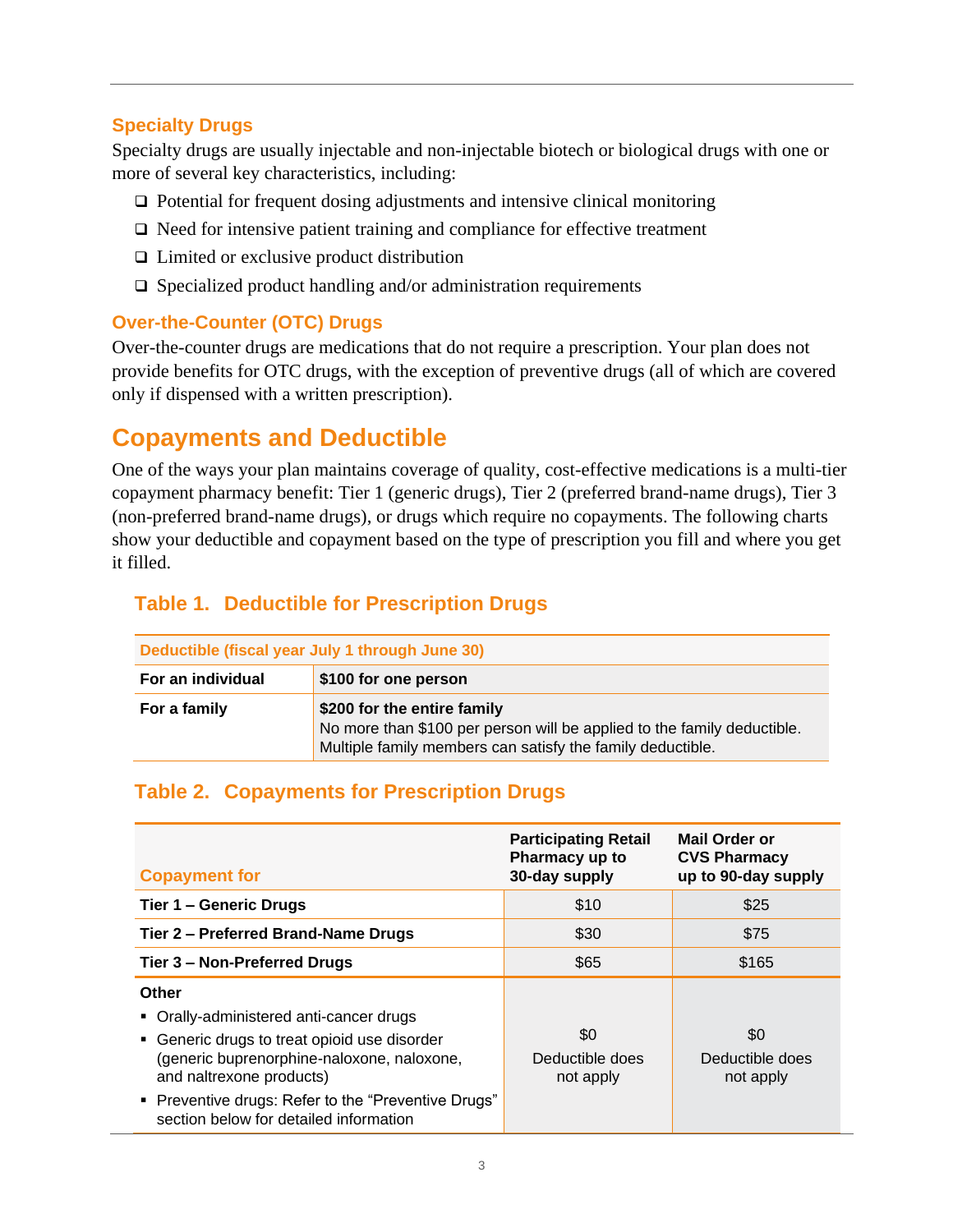#### **[Table 2.](#page-2-0) Copayments for Prescription Drugs** *(continued)*

| <b>Copayment for</b>                            | Specialty drugs must be filled only through<br>Accredo, a specialty pharmacy. |
|-------------------------------------------------|-------------------------------------------------------------------------------|
| <b>Specialty Drugs: Tier 1</b>                  | \$10 per 30-day supply                                                        |
| <b>Specialty Drugs: Tier 2</b>                  | \$30 per 30-day supply                                                        |
| <b>Specialty Drugs: Tier 3</b>                  | \$65 per 30-day supply                                                        |
| Orally-administered anti-cancer specialty drugs | \$0 per 30-day supply                                                         |

*Specialty medications may be dispensed up to a 30-day supply; some exceptions may apply.*

| <b>Copayment for</b>                                                       | May be filled through mail order or any<br>network pharmacy |
|----------------------------------------------------------------------------|-------------------------------------------------------------|
| <b>ADHD Medications: Tier 1</b>                                            | \$20 per 60-day supply                                      |
| <b>ADHD Medications: Tier 2</b>                                            | \$60 per 60-day supply                                      |
| <b>ADHD Medications: Tier 3</b>                                            | \$130 per 60-day supply                                     |
| $\mathbf{I}$ is its state of $\mathbf{A}$ state seconds as a state statute |                                                             |

*Limited to a 60-day supply per state statute*

## **Out-of-Pocket Limit**

This plan has an out-of-pocket limit that is combined with your medical and behavioral health out-of-pocket limit. Deductibles and copayments you pay for prescription drugs during the year count toward this limit. Once you reach the limit, your prescription drugs are covered at 100%. Payments for a brand drug when there is an exact generic equivalent and for drugs not covered by the plan do not count toward the out-of-pocket limit

#### **Table 3. Out-of-Pocket Limit**

| <b>Individual</b> | \$5,000  |
|-------------------|----------|
| <b>Family</b>     | \$10,000 |

### **How to Use the Plan**

After you first enroll in the plan, Express Scripts will send you a welcome packet and Express Scripts Prescription Card(s). Your Prescription Card(s) will be mailed to you with ID cards for you and your dependents (if any) along with a mail order form.

Show your new Prescription Card to your pharmacy so they can correctly process your prescription drug benefits.

Register at express-scripts.com. As a registered user, you can check drug costs, order mail order refills, and review your prescription drug history. You can access this site 24 hours a day.

#### **Filling Your Prescriptions**

You may fill your prescriptions for non-specialty drugs at any participating retail pharmacy, or through mail order from the Express Scripts Pharmacy<sup>SM</sup>.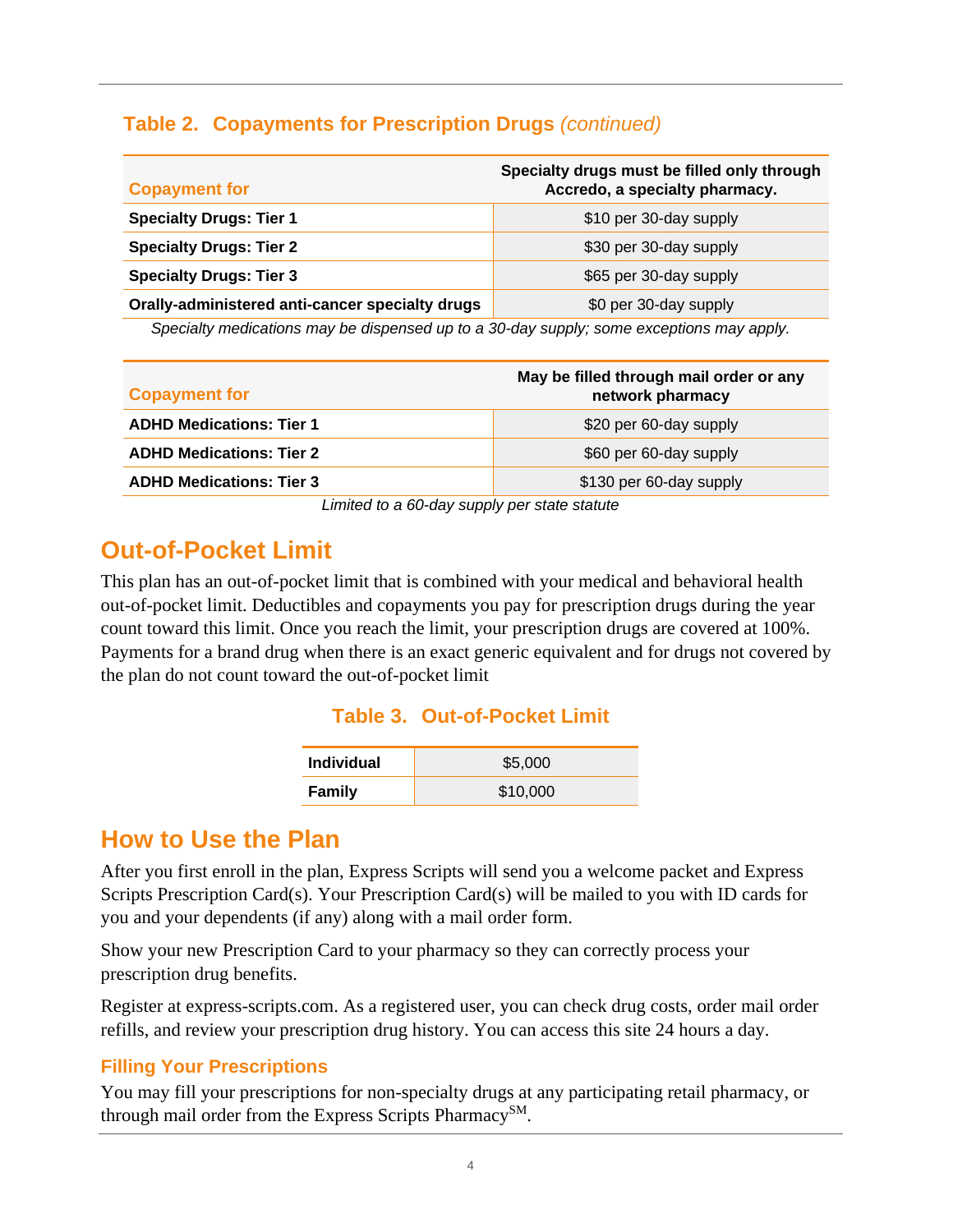Prescriptions for specialty drugs must be filled as described in the "Accredo, an Express Scripts Specialty Pharmacy" subsection.

To obtain benefits at a retail pharmacy, you must fill your prescription at a participating pharmacy using your Express Scripts Prescription Card, with the exception of the limited circumstances detailed in the "Claim Forms" subsection.

#### **Filling Your Prescriptions at a Participating Retail Pharmacy**

The retail pharmacy is your most convenient option when you are filling a prescription for a short-term prescription that you need immediately (for example, antibiotics for strep throat or painkillers for an injury). Simply present your Express Scripts Prescription Card to your pharmacist, along with your written prescription, and pay the required copayment.

#### *Prescriptions filled at a non-participating retail pharmacy are not covered.*

You can locate the nearest participating retail pharmacy anytime online after registering at [express-scripts.com](https://www.caremark.com/wps/portal) or by calling toll free at 855-283-7679.

If you do not have your Prescription Card the pharmacist can also verify eligibility by contacting the Express Scripts Pharmacy Help Desk at 800-922-1557; TDD: 800-922-1557.

#### **Maintenance Medications – Up to 30 Days**

After you fill two 30-day supplies of a maintenance medication at a retail pharmacy, you will receive a letter from Express Scripts explaining how you may convert your prescription to a 90-day supply to be filled either through mail order or at a CVS Pharmacy.

You will receive coverage for additional fills of that medication only if you convert your prescription to a 90-day supply to be filled either through mail order or at a CVS Pharmacy, or if you inform Express Scripts that you instead prefer to continue to receive 30-day supplies at a participating retail pharmacy. Exceptions for this policy do apply to ADHD medications. Per state statute, prescriptions are limited to a 60 day supply.

Express Scripts will assist you in transitioning your maintenance prescription to either mail order or a CVS Pharmacy location.

#### **Maintenance Medications – Up to 90 Days**

#### **Filling 90-day Prescriptions Through the Express Scripts Pharmacy or CVS Pharmacy**

You have the choice and convenience of filling maintenance prescriptions for up to a 90-day supply at the mail order copayment, either through the Express Scripts Pharmacy or at a CVS Pharmacy.

**The Express Scripts Pharmacy** is a convenient option for prescription drugs that you take on a regular basis for conditions such as asthma, diabetes, high blood pressure and high cholesterol. Your prescriptions are filled and conveniently sent to you in a plain, weather-resistant pouch for privacy and protection. They are delivered directly to your home or to another location that you prefer.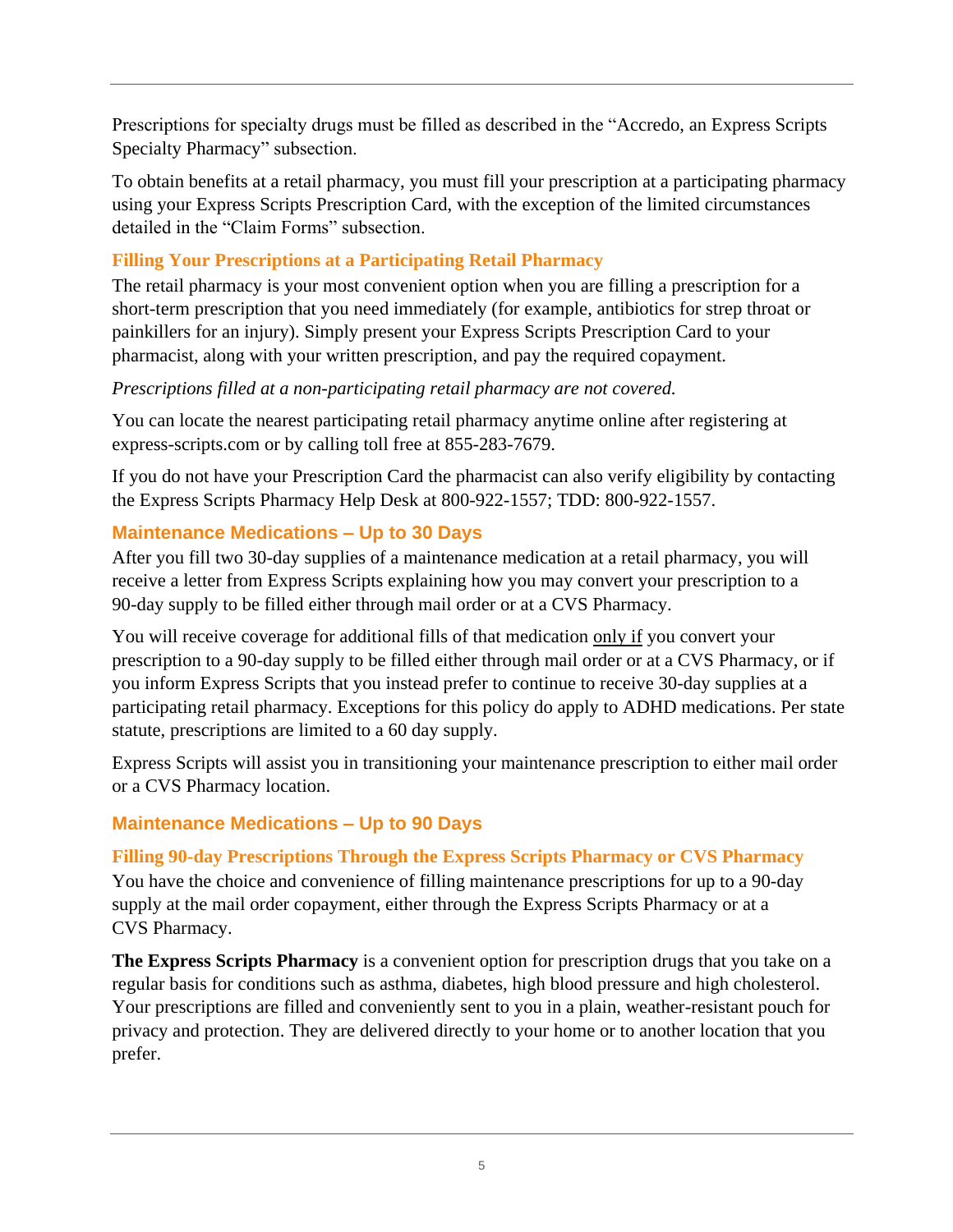**CVS Pharmacy** is another option for getting your 90-day maintenance medications for the same copayment amount as mail order. Prescriptions can be filled at a CVS Pharmacy locations across the country.

#### **Convenient for You**

You get up to a 90-day supply of your maintenance medications – which means fewer refills and fewer visits to your pharmacy, as well as lower copayments. Once you begin using mail order, you can order refills online or by phone, or you can use your local CVS Pharmacy.

#### **Using Mail Order from the Express Scripts Pharmacy**

To begin using mail order for your prescriptions, just follow these three simple steps:

- **1.** Ask your physician to write a prescription for up to a 90-day supply of your maintenance medication plus refills for up to one year, if appropriate. (Remember also to ask for a second prescription for an initial 30-day supply and take it to your local participating retail pharmacy.)
- **2.** Complete a mail order form (contained in your Welcome Kit or found online after registering at [express-scripts.com\)](https://www.caremark.com/wps/portal). Or call Express Scripts Member Services toll free at 855-283-7679 to request the form.
- **3.** Put your prescription and completed order form into the return envelope (provided with the order form) and mail it to the Express Scripts Pharmacy.

Please allow 7-10 business days for delivery from the time your order is mailed. A pharmacist is available 24 hours a day to answer your questions about your medication.

If the Express Scripts Pharmacy is unable to fill a prescription because of a shortage of the medication, you will be notified of the delay in filling the prescription. You may then fill the prescription at a retail pharmacy, but the retail pharmacy copayment will apply.

#### **Accredo, an Express Scripts Specialty Pharmacy**

Accredo is a full-service specialty pharmacy that provides personalized care to each patient and serves a wide range of patient populations, including those with hemophilia, hepatitis, cancer, multiple sclerosis and rheumatoid arthritis.

You will be required to fill your specialty medications at Accredo. This means that your prescriptions can be sent to your home or your doctor's office.

Specialty medications may be filled only at a maximum of a 30-day supply; some exceptions may apply. Many specialty medications are subject to a clinical review by Express Scripts to ensure the medications are being prescribed appropriately.

Accredo offers a complete range of services and specialty drugs. Your specialty drugs are quickly delivered to any approved location, at no additional charge. We ship to all 50 states using one of our preferred expedited carriers. We can also ship to a variety of alternate addresses, including physician's offices or to another family member's address. We do not ship to P.O. Boxes.

You have toll-free access to expert clinical staff who are available to answer all of your specialty drug questions. Accredo will provide you with ongoing refill reminders before you run out of your medications.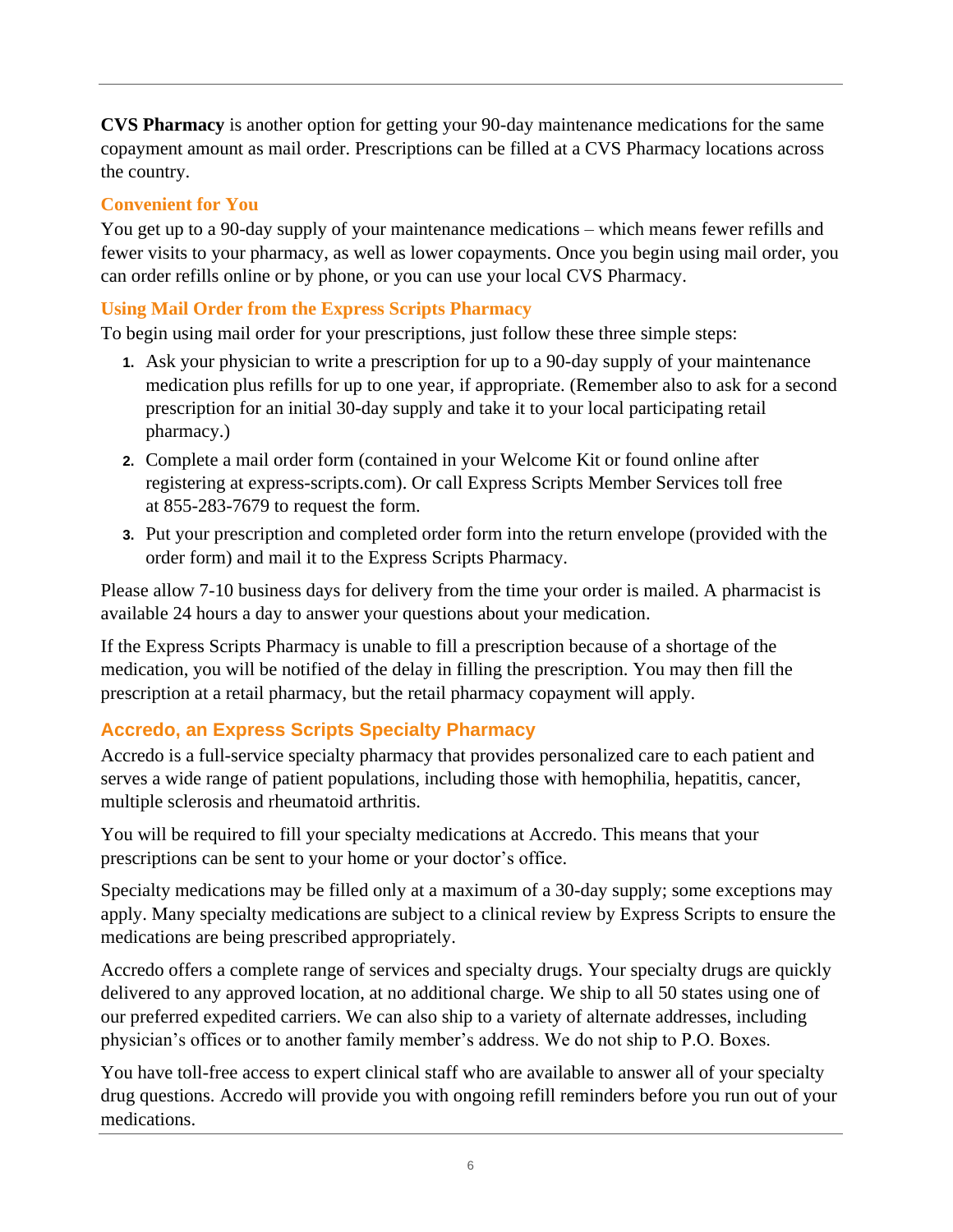To begin receiving your specialty drugs through Accredo, call toll free at 855-667-8678.

#### **Accredo Pharmacy Services**

- ❑ **Patient Counseling** Convenient access to pharmacists and nurses who are specialty medication experts
- ❑ **Patient Education** Educational materials
- ❑ **Convenient Delivery** Coordinated delivery to your home, your doctor's office, or other approved location
- ❑ **Refill Reminders** Ongoing refill reminders from Accredo
- ❑ **Language Assistance** Language-interpreting services are provided for non-English speaking patients

### **Claim Forms**

Retail purchases out of the country, or purchases at a participating retail pharmacy without the use of your Express Scripts Prescription Card, are covered as follows:

#### **Table 4. Claims Reimbursement**

| <b>Type of Claim</b>                                                                                              | <b>Reimbursement</b>                                                                                                                                          |
|-------------------------------------------------------------------------------------------------------------------|---------------------------------------------------------------------------------------------------------------------------------------------------------------|
| Claims for purchases at a participating<br>(in-network) pharmacy without an<br>Express Scripts Prescription Card. | Claims incurred within 30 days of the member's<br>eligibility effective date will be covered at full cost, less<br>the applicable copayment.                  |
|                                                                                                                   | -or-                                                                                                                                                          |
|                                                                                                                   | Claims incurred more than 30 days after the member's<br>eligibility effective date will be reimbursed at a<br>discounted cost, less the applicable copayment. |
| Claim forms are available to registered users on express-scripts.com or<br>by calling 855-283-7679.               |                                                                                                                                                               |

## **Other Plan Provisions**

#### **Preventive Drugs**

Coverage will be provided for the following drugs: $<sup>1</sup>$ </sup>

| <b>Preventive Drugs</b>                 |                                                                                                                                                                                                                                                    |  |
|-----------------------------------------|----------------------------------------------------------------------------------------------------------------------------------------------------------------------------------------------------------------------------------------------------|--|
| <b>Aspirin</b>                          | Generic OTC aspirin ≤ 325mg when prescribed for adults less than 70<br>years of age for the prevention of heart attack or stroke and to help<br>prevent illness and death from preeclampsia for females who are at<br>high risk for the condition. |  |
| <b>Bowel preparation</b><br>medications | Generic (Rx and OTC) products for adults ages 50 to 75 years old.<br>Limited to 2 prescriptions at \$0 copay each year.                                                                                                                            |  |

<sup>1</sup> This list is subject to change during the year. Call Express Scripts toll free at 855-283-7679 to check if your drugs are included in the program.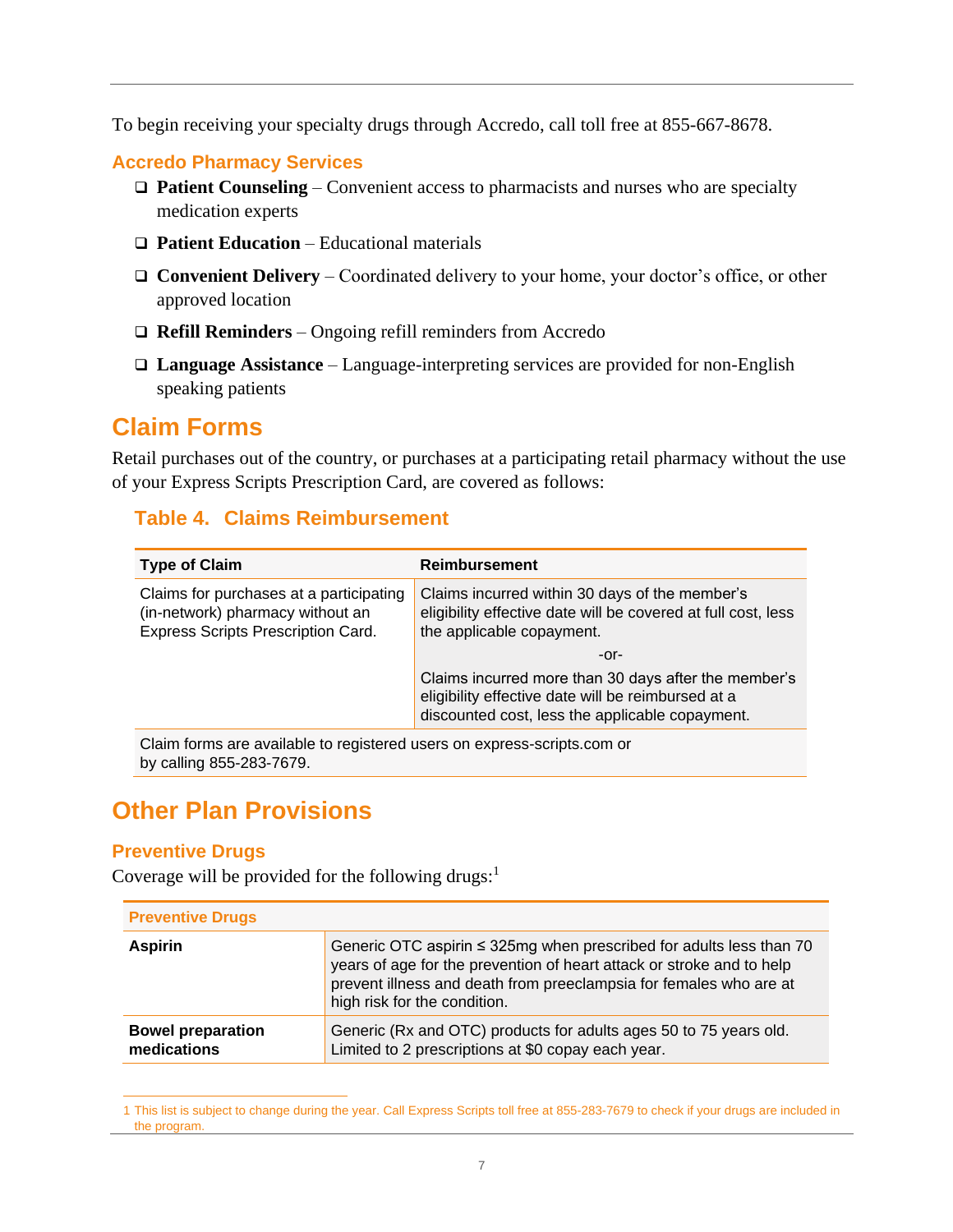| <b>Preventive Drugs</b>                              |                                                                                                                                                                                                                                                                                                                       |
|------------------------------------------------------|-----------------------------------------------------------------------------------------------------------------------------------------------------------------------------------------------------------------------------------------------------------------------------------------------------------------------|
| <b>Contraceptives</b>                                | Generic and brand versions of contraceptive drugs and devices, and<br>OTC contraceptive products, when prescribed for women less than 50<br>years old. Per state statute, some oral contraceptives can be<br>dispensed up to a 3-month supply for the first fill and up to a 12-month<br>supply for subsequent fills. |
| <b>Folic acid supplements</b>                        | Generic OTC and Rx versions (0.4mg - 0.8mg strengths only) when<br>prescribed for women under the age of 51.                                                                                                                                                                                                          |
| <b>HIV Pre-Exposure</b><br><b>Prophylaxis (PrEP)</b> | Generic only (Brand Truvada covered only until generic becomes<br>available). No age restriction. No copayment.                                                                                                                                                                                                       |
| <b>Immunization vaccines</b>                         | Generic or brand versions prescribed for children or adults.                                                                                                                                                                                                                                                          |
| Oral fluoride<br>supplements                         | Generic and brand supplements prescribed for children 6 months<br>through 5 years of age for the prevention of dental caries.                                                                                                                                                                                         |
| <b>Breast cancer</b>                                 | Generic prescriptions for raloxifene or tamoxifen are covered for the<br>primary prevention of breast cancer for females who are at increased<br>risk, age 35 years and older.                                                                                                                                        |
| <b>Tobacco cessation</b>                             | All FDA-approved smoking cessation products prescribed for adults,<br>age 18 and older.                                                                                                                                                                                                                               |
|                                                      |                                                                                                                                                                                                                                                                                                                       |
| <b>Statins</b>                                       | Generic-only, single-entity, low-to-moderate dose statin agents for<br>adults 40 to 75 years old.                                                                                                                                                                                                                     |

Call Express Scripts at 855-283-7679 for additional coverage information on specific preventive drugs.

#### **Brand-Name Drugs with Exact Generic Equivalents**

The plan encourages the use of generic drugs. There are many brand-name drugs, such as Lipitor<sup>®</sup>, Ambien<sup>®</sup> and Fosamax<sup>®</sup>, for which exact generic equivalents are available. If you fill a prescription for a brand-name medication for which there is an exact generic equivalent, the standard brand copayment will not apply. Instead, you will be responsible for the full difference in price between the brand-name drug and the generic drug, plus the generic copayment. This amount does not count towards the out-of-pocket limit. Exceptions to this provision may apply to certain brand-name preventive drugs; contact Express Scripts for additional information.

#### **Prescription Drugs with Over-the-Counter (OTC) Equivalents**

Some prescription drugs have over-the-counter (OTC) equivalent products available. These OTC products have strengths, active chemical ingredients, routes of administration and dosage forms identical to the prescription drug products.

Your plan does not provide benefits for prescription drugs with OTC equivalents. This provision is not applicable to preventive drugs.

Some prescription drugs also have OTC product alternatives available. These OTC products, though not identical, are very similar to the prescription drugs.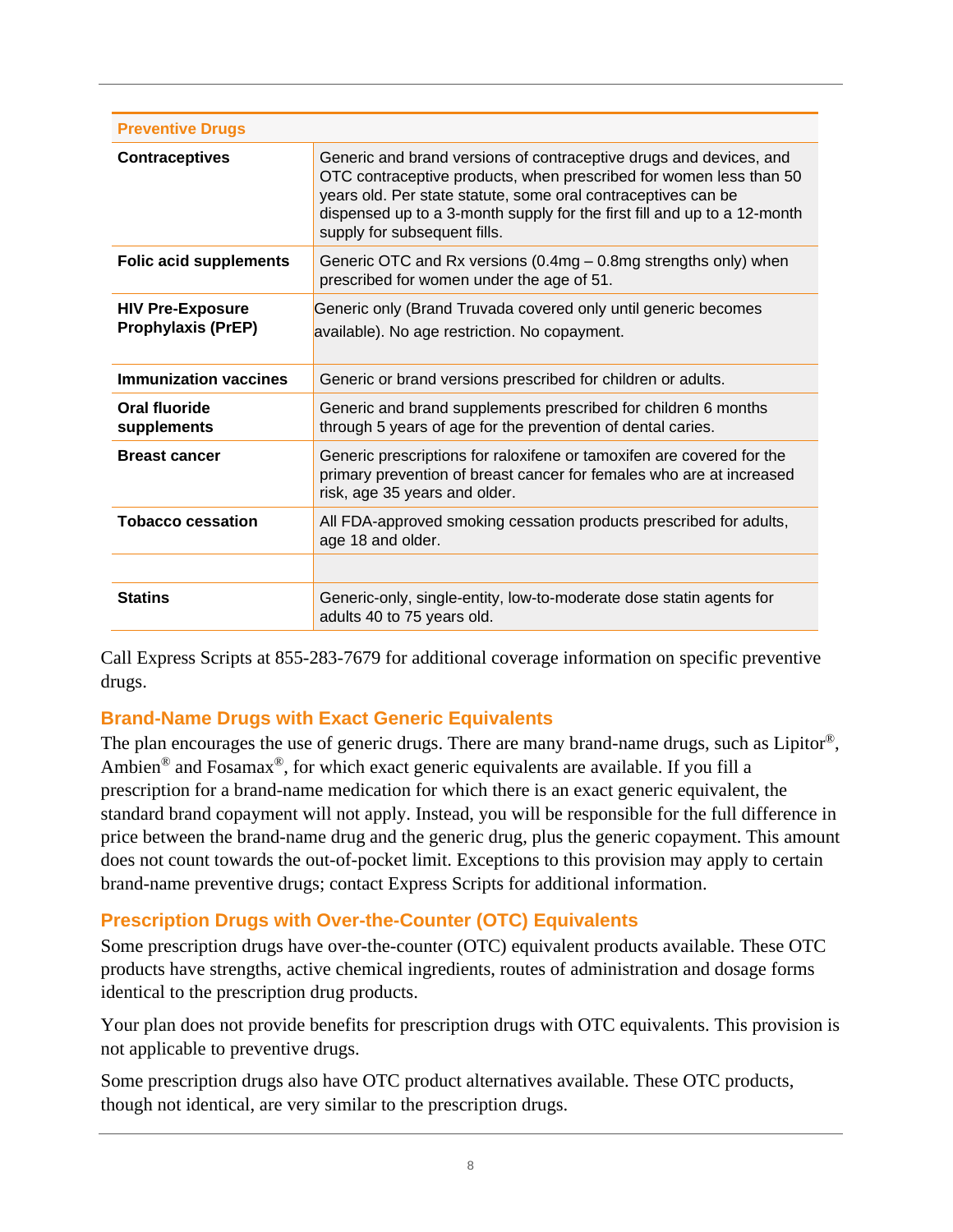#### **Prior Authorization**

Some drugs in your plan require prior authorization. Prior authorization ensures that you are receiving the appropriate drug for the treatment of a specific condition, in quantities approved by the FDA. For select drugs, prior authorization also includes a medical necessity review that ensures the use of less expensive first-line formulary prescription drugs before the plan will pay for more expensive prescription drugs. First-line formulary prescription drugs are safe and effective medications used for the treatment of medical conditions or diseases.

If a drug that you take requires prior authorization, your physician will need to contact Express Scripts to see if the prescription meets the plan's conditions for coverage. If you are prescribed a drug that requires prior authorization, your physician should call Express Scripts at 800-417-1764.

| <b>Topical Acne products</b>            | Tazorac <sup>®</sup> 0.05% and 0.1% cream, gel; Fabior 0.1% foam; (Retin-A <sup>®</sup> ,<br>Retin-A® Micro®; Avita®; Tretin X <sup>™</sup> ; Atralin <sup>™</sup> gel: other generic<br>topical tretinoin products) and Clindamycin Phosphate 1.2% and<br>Tretinoin 0.025% gel (Ziana®; Veltin™)                                                                                    |
|-----------------------------------------|--------------------------------------------------------------------------------------------------------------------------------------------------------------------------------------------------------------------------------------------------------------------------------------------------------------------------------------------------------------------------------------|
| Testosterone - Topical                  | Androderm, AndroGel, Axiron, Fortesta, Natesto, Striant, Testim,<br>Vogelxo                                                                                                                                                                                                                                                                                                          |
| Testosterone - Injectable               | Aveed <sup>®</sup> , Depo <sup>®</sup> - Testosterone [testosterone cypionate injection,<br>generics], Delatestryl®, Xyosted® [testosterone enanthate injection,<br>generics], Testopel® [testosterone pellet]                                                                                                                                                                       |
| Glaucoma: Ophthalmic<br>Prostaglandin   | Lumigan, Xalatan [Generics], Travatan Z, Zioptan                                                                                                                                                                                                                                                                                                                                     |
| Compounded-Select<br><b>Medications</b> | A compounded medication is one that is made by combining, mixing or<br>altering ingredients, in response to a prescription, to create a customized<br>medication that is not otherwise commercially available.                                                                                                                                                                       |
| Diabetes GLP-1 Agonists                 | Adlyxin, Byetta®, Bydureon®/BCISE, Ozempic, Rybelsus, Tanzeum,<br>Trulicity <sup>®</sup> , Victoza®, Incretin Mimetics                                                                                                                                                                                                                                                               |
| Rosacea                                 | Mirvaso <sup>®</sup> , Rhofade™ cream                                                                                                                                                                                                                                                                                                                                                |
| <b>Nutritional Supplements</b>          | Nonprescription enteral formulas for home use for which a physician has<br>issued a written order and which are medically necessary for the<br>treatment of malabsorption caused by Crohn's disease, ulcerative colitis,<br>gastroesophageal reflux, gastrointestinal motility, chronic intestinal<br>pseudo-obstruction, and inherited diseases of amino acids and organic<br>acids |
| Pain                                    | Fentanyl Transmucosal Drugs (Abstral®, Actiq®, Fentora®, Lazanda®,<br>Subsys®,) Lidoderm®, Ztlido                                                                                                                                                                                                                                                                                    |

#### **Table 5. Current Examples of Drugs Requiring Prior Authorization for Specific Conditions<sup>21</sup>**

<sup>2</sup> This list is not all-inclusive and is subject to change during the year. Call Express Scripts toll free at 855-283-7679 to check if your drugs are included in the program.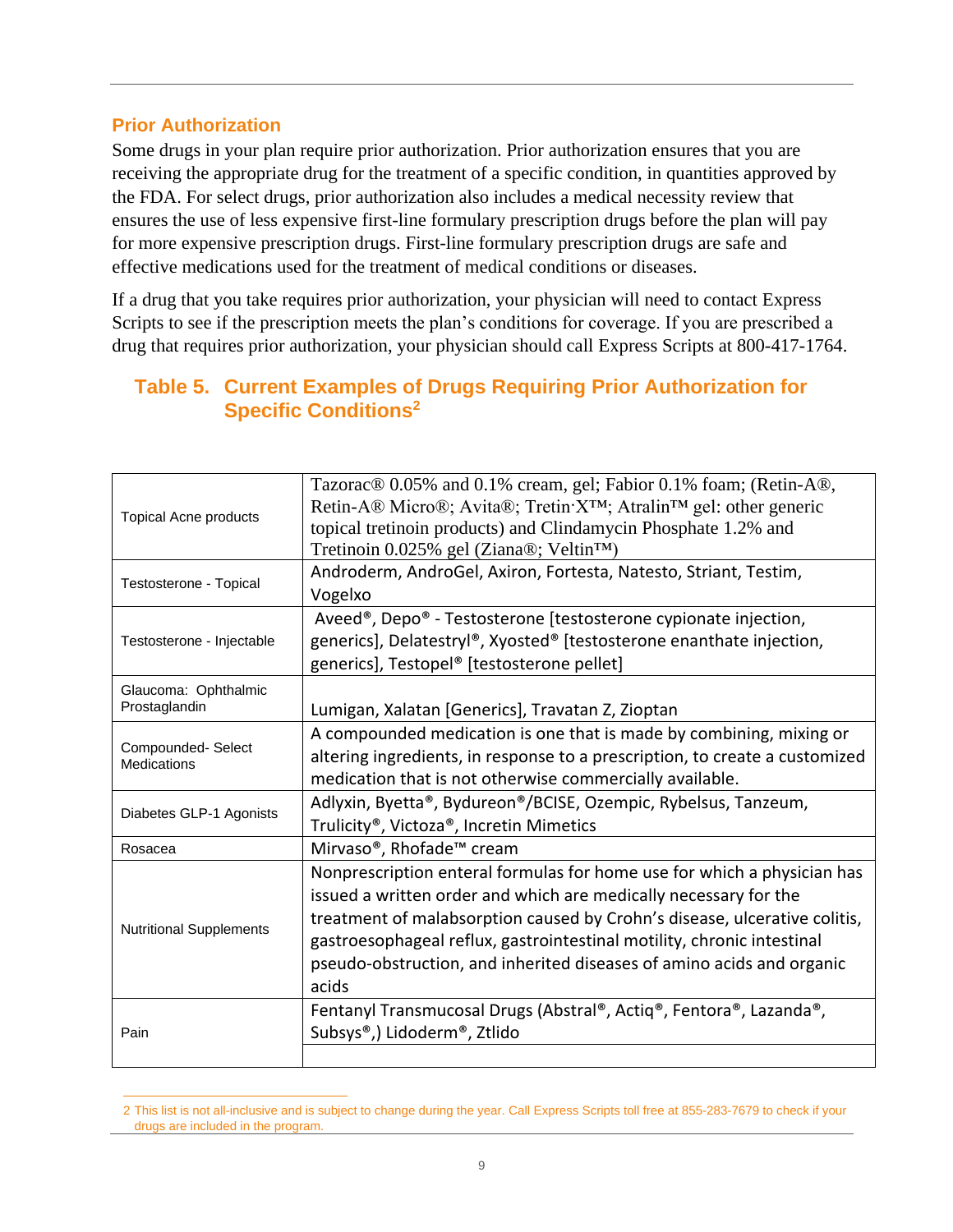| Weight Management | Adipex (phentermine), Bontril (phendimetrazine), Contrave (bupropion;<br>naltrexone), Didrex [benzphetamine), Sanorex (mazindol), Suprenza<br>[phentermine], Tenuate (diethylpropion), Xenical (orlistat), Belviq,<br>Qsymia, Saxenda |
|-------------------|---------------------------------------------------------------------------------------------------------------------------------------------------------------------------------------------------------------------------------------|
| Dry Eyes          | Cequa, Restasis <sup>®</sup> , Xiidra <sup>®</sup>                                                                                                                                                                                    |

#### **Table 6. Current Examples of Top Drug Classes that May Require Prior Authorization for Medical Necessity<sup>1</sup>**

| <b>Dermatological Agents</b>             | <b>Insulins</b>                              |
|------------------------------------------|----------------------------------------------|
| Diabetic Supplies                        | <b>Nasal Steroids</b>                        |
| Epinephrine Auto-Injector Systems        | <b>Ophthalmic Agents</b>                     |
| <b>Erectile Dysfunction Oral Agents</b>  | <b>Opioid Analgesics</b>                     |
| <b>Erythropoiesis-Stimulating Agents</b> | Osteoarthritis - Hyaluronic Acid Derivatives |
| Glaucoma                                 | Osteoporosis Therapy                         |
| <b>Growth Hormones</b>                   | Proton Pump Inhibitors                       |
| <b>Hepatitis C Agents</b>                |                                              |

*Select drugs* within these classes require prior authorization for medical necessity to ensure formulary alternative(s) within the class have been tried. If you are a registered user on express-scripts.com, refer to the National Preferred Formulary or call Express Scripts toll free at 855-283-7679 for additional information.

#### **Quantity Dispensing Limits**

To promote member safety and appropriate and cost-effective use of medications, your prescription plan includes a drug quantity management program. This means that for certain prescription drugs, there are limits on the quantity of the drug that you may receive at one time.

Quantity per dispensing limits are based on the following:

- ❑ FDA-approved product labeling
- ❑ Common usage for episodic or intermittent treatment
- ❑ Nationally accepted clinical practice guidelines
- ❑ Peer-reviewed medical literature
- $\Box$  As otherwise determined by the plan

Examples of drugs with quantity limits currently include Cialis®, Imitrex®, and lidocaine ointment. 1

<sup>1</sup> This list is subject to change during the year. Call Express Scripts toll free at 855-283-7679 to check if your drugs are included in the program.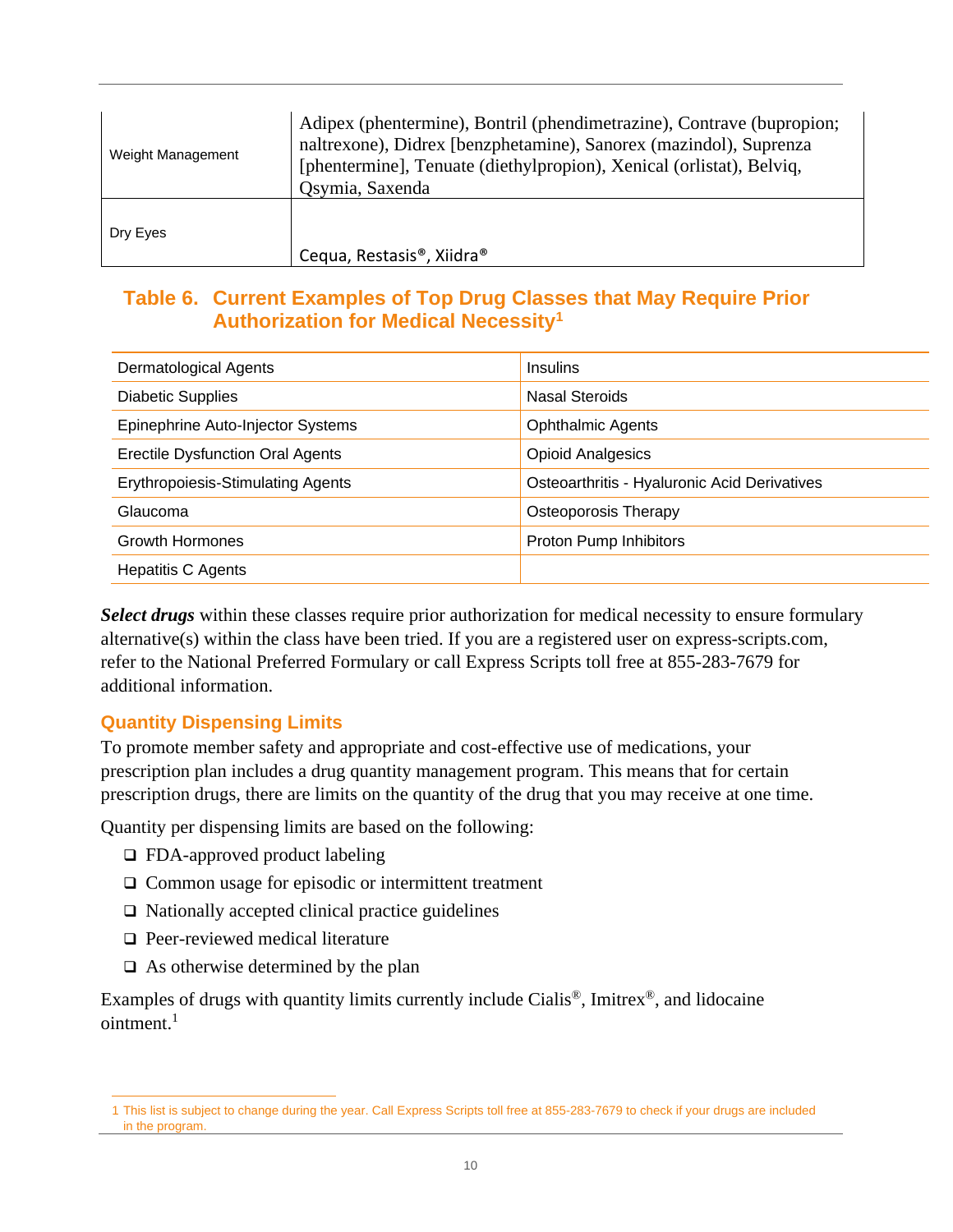#### **Drug Utilization Review Program**

Each prescription drug purchased through this plan is subject to utilization review. This process evaluates the prescribed drug to determine if any of the following conditions exist:

- ❑ Adverse drug-to-drug interaction with another drug purchased through the plan;
- ❑ Duplicate prescriptions;
- ❑ Inappropriate dosage and quantity; or
- ❑ Too-early refill of a prescription.

If any of the above conditions exist, medical necessity must be determined before the prescription drug can be filled.

## **Exclusions**

Benefits exclude:<sup>1</sup>

- $\blacksquare$  Dental preparations (e.g., topical fluoride, Arestin<sup>®</sup>), with the exception of oral fluoride
- Over-the-counter drugs, vitamins or minerals (with the exception of diabetic supplies and preventive drugs)
- Homeopathic drugs
- Prescription products for cosmetic purposes such as photo-aged skin products and skin depigmentation products
- $\blacksquare$  Medications in unit dose packaging
- Impotence medications for members under the age of 18
- Injectable allergens
- Hair growth agents
- Special medical formulas and medical food products, except as required by state law
- Compounded medications-some exclusions apply- examples include: bulk powders, bulk chemicals, and proprietary bases used in compounded medications
- Drugs administered intrathecally, by or under the direction of health care professionals and recommended to be administered under sedation

# **Definitions**

**Brand-Name Drug** – The brand name is the trade name under which the product is advertised and sold, and during a period of patent protection it can only be produced by one manufacturer. Once a patent expires, other companies may manufacture a generic equivalent, providing they follow stringent FDA regulations for safety.

**Compounded Medication** – A compounded medication is one that is made by combining, mixing or altering ingredients, in response to a prescription, to create a customized medication that is not otherwise commercially available. At least one of the ingredients must be a medication that can only be dispensed with a written prescription.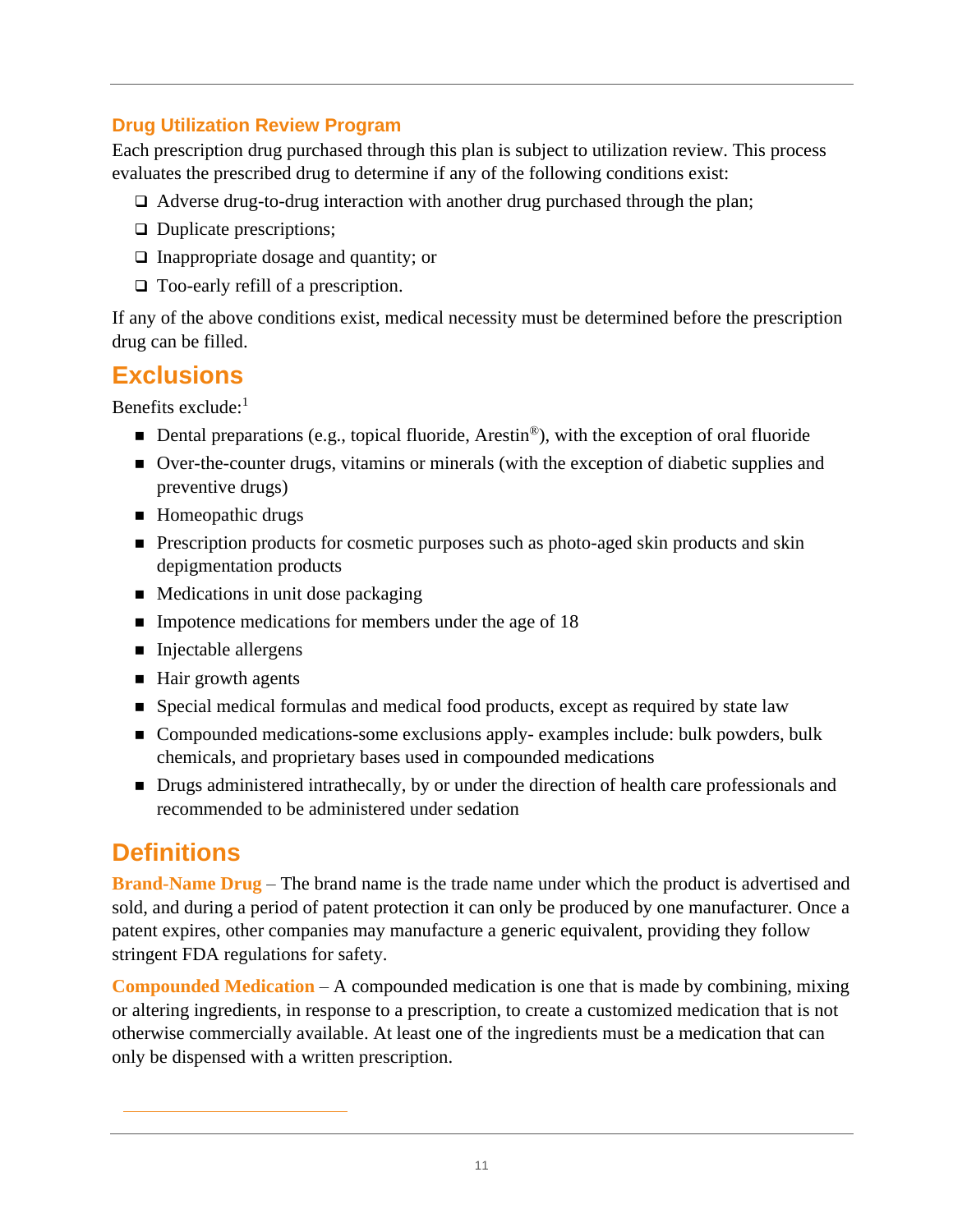**Copayment** – A copayment is the amount that members pay for covered prescriptions. If the plan's contracted cost for a medication is less than the applicable copayment, the member pays only the lesser amount.

**Deductible** – A deductible is the dollar amount you must pay during a plan year before the copayments for covered prescriptions apply.

**Diabetes Supplies** – Diabetic supplies include needles, syringes, test strips, lancets and blood glucose monitors.

**FDA** – The U.S. Food and Drug Administration.

**Formulary** – A formulary is a list of recommended prescription medications that is created, reviewed and continually updated by a team of physicians and pharmacists. The Express Scripts National Preferred Formulary contains a wide range of generic and preferred brand-name products that have been approved by the FDA. The formulary applies to medications that are dispensed in either the retail pharmacy or mail-order settings. The formulary is developed and maintained by Express Scripts. Formulary designations may change as new clinical information becomes available.

**Generic Drugs** – Generic versions of brand medications contain the same active ingredients as their brand counterparts, thus offering the same clinical value. The FDA requires generic drugs to be just as strong, pure and stable as brand-name drugs. They must also be of the same quality and manufactured to the same rigorous standards. These requirements assure that generic drugs are as safe and effective as brand-name drugs.

**Maintenance Drug** – A maintenance drug is a medication taken on a regular basis for conditions such as asthma, diabetes, high blood pressure or high cholesterol.

**Non-Preferred Drug** – A non-preferred drug is a medication that has been reviewed by Express Scripts, which determined that an alternative drug that is clinically equivalent and more costeffective may be available.

**Out-of-Pocket Limit** – The out-of-pocket limit is the most you could pay in copayments during the year for prescription drugs that are covered by Express Scripts. Once you reach this limit, you will have no more copayments for covered drugs. Payments for a brand drug when there is an exact generic equivalent and for drugs not covered by the plan do not count toward the out-ofpocket limit.

**Over-the-Counter (OTC) Drugs** – Over-the-counter drugs are medications that do not require a prescription. Your plan does not provide benefits for OTC drugs, with the exception of preventive drugs (all of which are covered only if dispensed with a written prescription).

**Participating Pharmacy** – A participating pharmacy is a pharmacy in the Express Scripts nationwide network. All major pharmacy chains and most independently-owned pharmacies participate.

**Preferred Brand-Name Drug** – A preferred brand-name drug, also known as a formulary drug, is a medication that has been reviewed and approved by a group of physicians and pharmacists,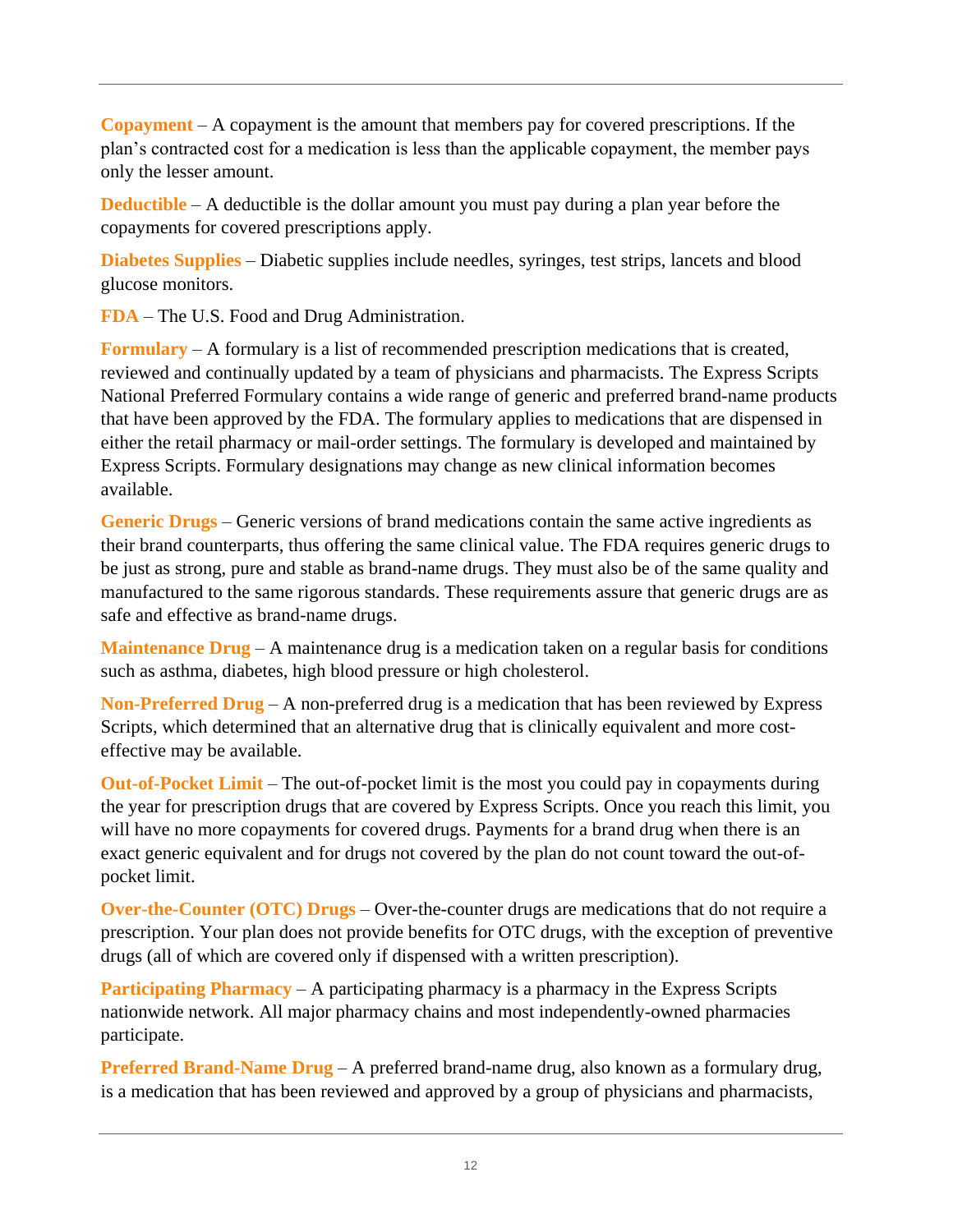and has been selected by Express Scripts for formulary inclusion based on its proven clinical and cost effectiveness.

**Prescription Drug** – A prescription drug means any and all drugs which, under federal law, are required, prior to being dispensed or delivered, to be labeled with the statement "Caution: Federal Law prohibits dispensing without prescription," or a drug which is required by any applicable federal or state law or regulation to be dispensed pursuant only to a prescription drug order.

**Preventive Drugs** – Preventive drugs consist primarily of drugs recommended for coverage by the U.S. Preventive Services Task Force, and as specified by the federal Patient Protection and Affordable Care Act.

**Prior Authorization** – Prior authorization means determination that a drug is appropriate for treatment of a specific condition. It may also mean determination of medical necessity. It is required before prescriptions for certain drugs will be paid for by the plan.

**Special Medical Formulas or Food Products** – Special medical formulas or food products means nonprescription enteral formulas for home use for which a physician has issued a written order and which are medically necessary for the treatment of malabsorption caused by Crohn's disease, ulcerative colitis, gastroesophageal reflux, gastrointestinal motility, chronic intestinal pseudo-obstruction, and inherited diseases of amino acids and organic acids. These products require prior authorization to determine medical necessity.

To access the benefit for special medical formulas or food products, call the Group Insurance Commission at 617-727-2310.

**Specialty Drugs** – Specialty drugs are usually injectable and non-injectable biotech or biological drugs with one or more of several key characteristics, including:

- ❑ Requirement for frequent dosing adjustments and intensive clinical monitoring
- ❑ Need for intensive patient training and compliance for effective treatment
- ❑ Limited or exclusive product distribution
- ❑ Specialized product handling and/or administration requirements

## **Member Appeals**

Express Scripts has processes to address:

- ❑ Inquiries concerning your drug coverage
- ❑ Appeals:
	- Internal Member Appeals
	- Expedited Appeals
	- External Review Appeals

All appeals should be sent to Express Scripts at the following address:

Complete the form and fax it to 877-328-9660 or mail to:

Express Scripts Attn: Benefit Coverage Review Department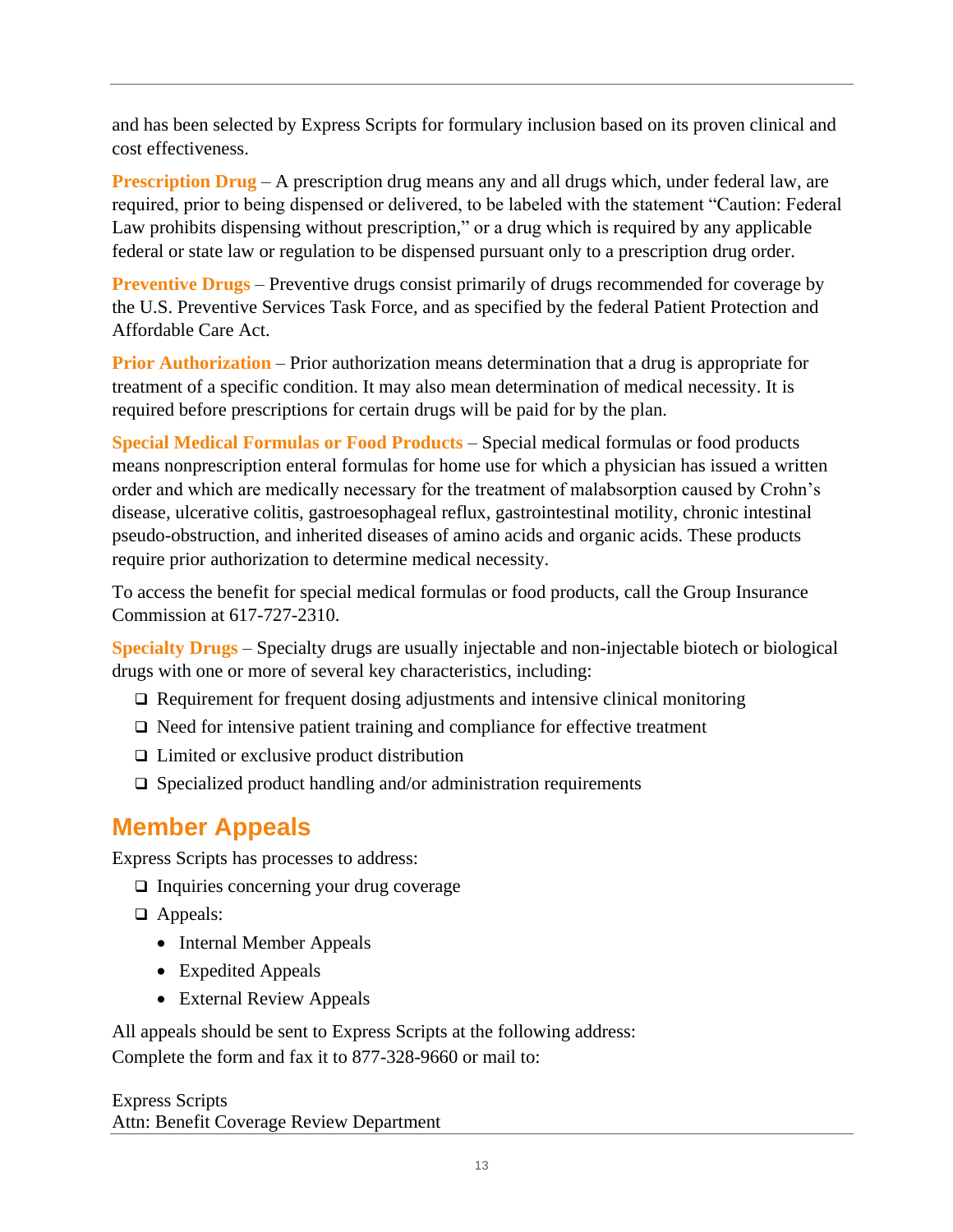P.O. Box 66587 St Louis, MO 63166-6587

All calls should be directed to Express Scripts Member Services at 855-283-7679

To request an initial administrative coverage review, the member or his or her representative must submit the request in writing using a Benefit Coverage Request Form, which can be obtained by calling the Member Services phone number on the back of the prescription card.

#### **Internal Inquiry**

Call Express Scripts Member Services to discuss concerns you may have regarding your prescription drug coverage. Every effort will be made to resolve your concerns. If your concerns cannot be resolved or if you tell a Member Services representative you are not satisfied with the response you have received, Member Services will notify you of any options you may have, including the right to have your inquiry processed as an appeal. Member Services will also provide you with the steps you and your doctor must follow to submit an appeal.

#### **Internal Member Appeals**

Requests for coverage that were denied as specifically excluded in this member handbook or for coverage that was denied based on medical necessity determinations are reviewed as appeals through the Express Scripts Internal Appeals Process. You may file an appeal request yourself or you may designate someone to act on your behalf in writing. You have 180 days from the date you were notified of the denial of benefit coverage or prescription drug claim payment to file your appeal. To request an initial administrative coverage review, the member or his or her representative must submit the request in writing using a Benefit Coverage Request Form, which can be obtained by calling the Customer Service phone number on the back of the prescription card.

- **1.** You must submit a written appeal to the address listed above. Your letter should include:
	- ❑ Your complete name and address;
	- ❑ Your Express Scripts ID number;
	- ❑ Your date of birth;
	- $\Box$  A detailed description of your concern, including the drug name(s) being requested; and
	- ❑ Copies of any supporting documentation, records or other information relating to the request for appeal
- **2.** The Express Scripts Appeals Department will review appeals concerning specific prescription drug benefit provisions, plan rules, and exclusions and make determinations. If you are not satisfied with an Appeals Department denial related to a plan rule or exclusion (i.e., non-medical necessity appeal), you may have the right to request an independent External Review of the decision (refer to the "External Review Appeals" section for details on this process).

For denials related to a medical necessity determination, you have the right to an additional review by Express Scripts. Express Scripts will request this review from an independent practitioner in the same or in a similar specialty that typically manages the medical condition for which the prescription drug has been prescribed. If the second review is an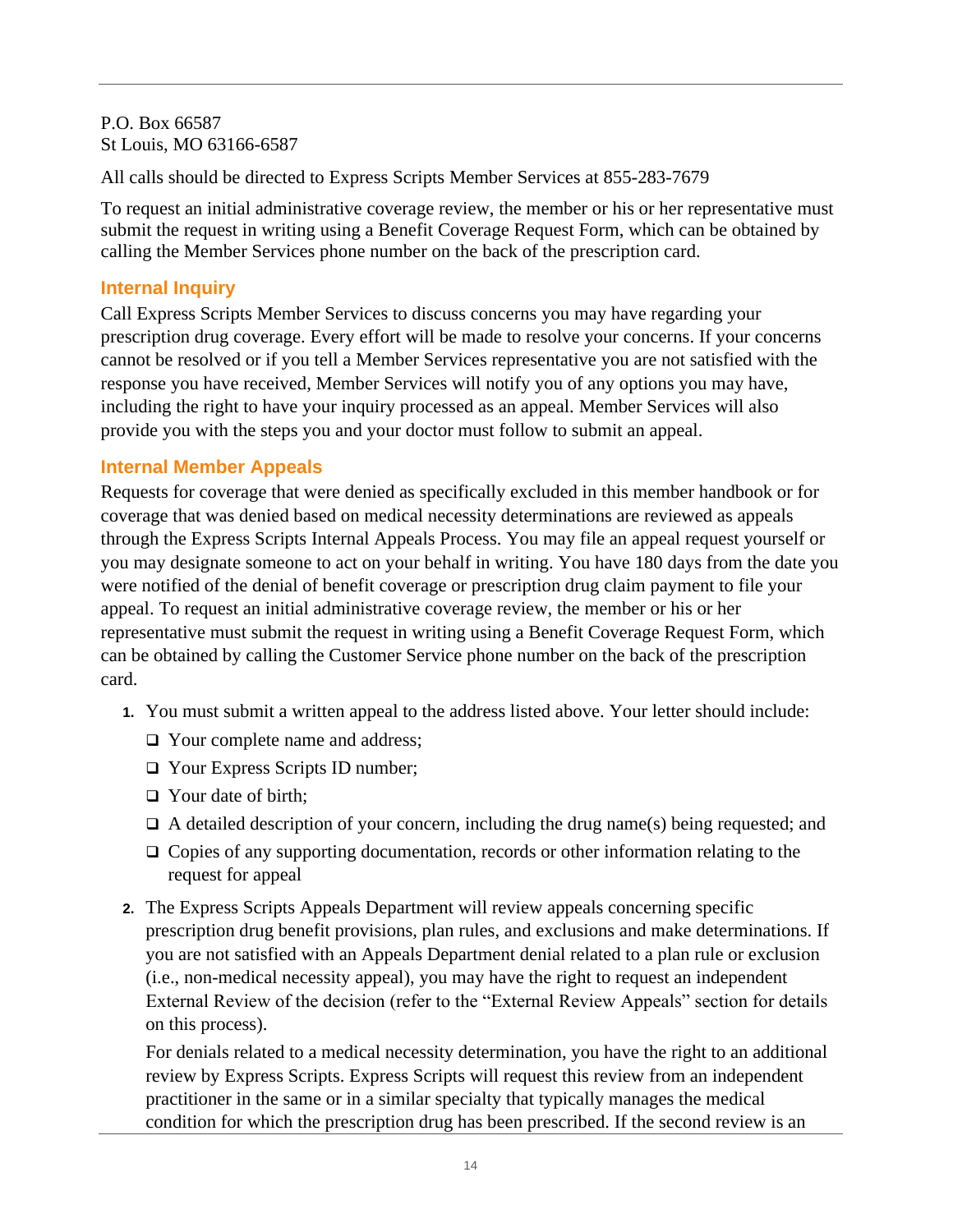adverse determination, you have the right to request an External Review of this decision (refer to the "External Review Appeals" section for details on this process).

**3.** For an appeal on a prescription drug that has not been dispensed, an Appeals Analyst will notify you in writing of the decision within no more than fifteen calendar days of the receipt of an appeal. For an appeal on a prescription drug already dispensed, an Appeals Analyst will notify you in writing of the decision within no more than thirty calendar days of the receipt of an appeal.

A copy of the decision letter will be sent to you and your physician. A determination of denial will set forth:

- ❑ Express Scripts understanding of the request;
- $\Box$  The reason(s) for the denial;
- ❑ Reference to the contract provisions on which the denial is based; and
- $\Box$  A clinical rationale for the denial, if the appeal involves a medical necessity determination.

Express Scripts maintains records of each inquiry made by a member or by that member's designated representative.

Express Scripts recognizes that there are circumstances that require a quicker turnaround than allotted for the standard Appeals Process. Express Scripts will expedite an appeal when a delay in treatment would seriously jeopardize your life and health or jeopardize your ability to regain maximum function. If your request does not meet the guidelines for an expedited appeal, Express Scripts will explain your right to use the standard appeals process.

If your request meets the guidelines for an expedited appeal, it will be reviewed by a practitioner in the same or in a similar specialty that typically manages the medical condition for which the prescription drug has been prescribed. Express Scripts will notify you of its decision by telephone no later than 72 hours after Express Scripts' receipt of the request.

If the patient or provider believes the patient's situation is urgent, the provider must request the expedited review by phone at 800-753-2851.

#### **External Review Appeals**

In most cases, if you do not agree with the Appeals decision, you or your authorized representative have the right to request an independent, external review of the decision. Should you choose to do so, send your request within four months of your receipt of the written notice of the denial of your appeal to:

To submit an external review, the request must be mailed or faxed to MCMC, LLC, an independent third-party utilization management company, at: MCMC LLC Attn: Express Scripts Appeal Program 300 Crown Colony Drive, Suite 203 Quincy, MA 02169-0929 617-375-7700, ext. 28253 617-375-7683